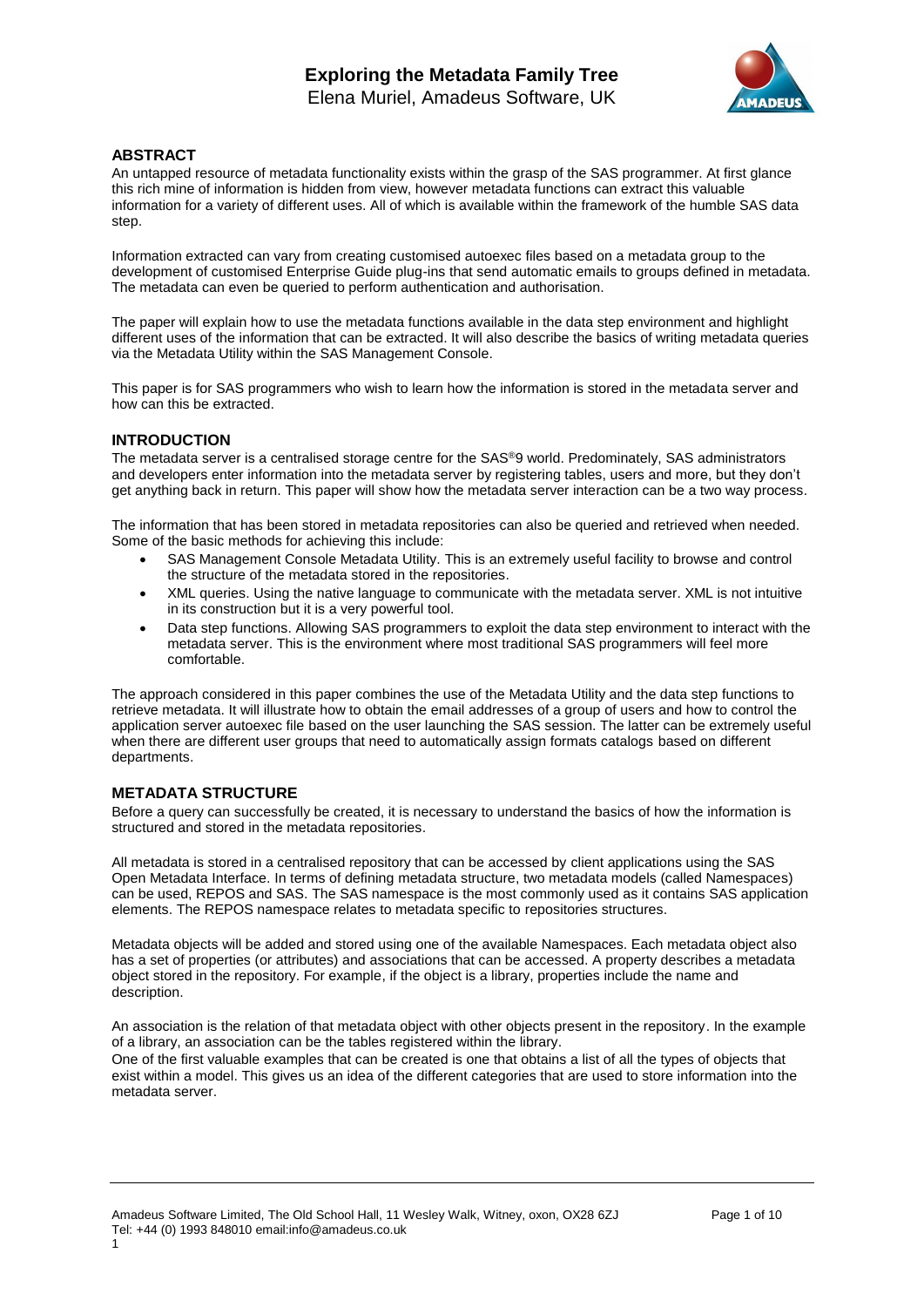

From a DMS session, a set of connection parameters must be provided to determine which metadata server and repository needs to be accessed. These can be set up using an **OPTIONS** statement.

```
options metaserver='localhost'
         metaport=8561
         metauser='elena.muriel'
         metapass='{sas001}c2FzYWRt'
         metaprotocol=bridge 
         metarepository='Foundation';
```
The first metadata function to cover is **METADATA\_GETNTYP**, which returns an object type from the server and stores the result under the Type variable. The following example illustrates how to read all possible object types:



The extensive list obtained is included below.

The starting point of any query is to know what information is required and under which metadata object type this is stored. This includes secure information that can only be accessed by users with appropriate credentials. For example, requests for user login details (stored under the Login type) can only be accessed by an unrestricted user or the user owning those login properties.

## **MAKING YOUR WAY AROUND METADATA**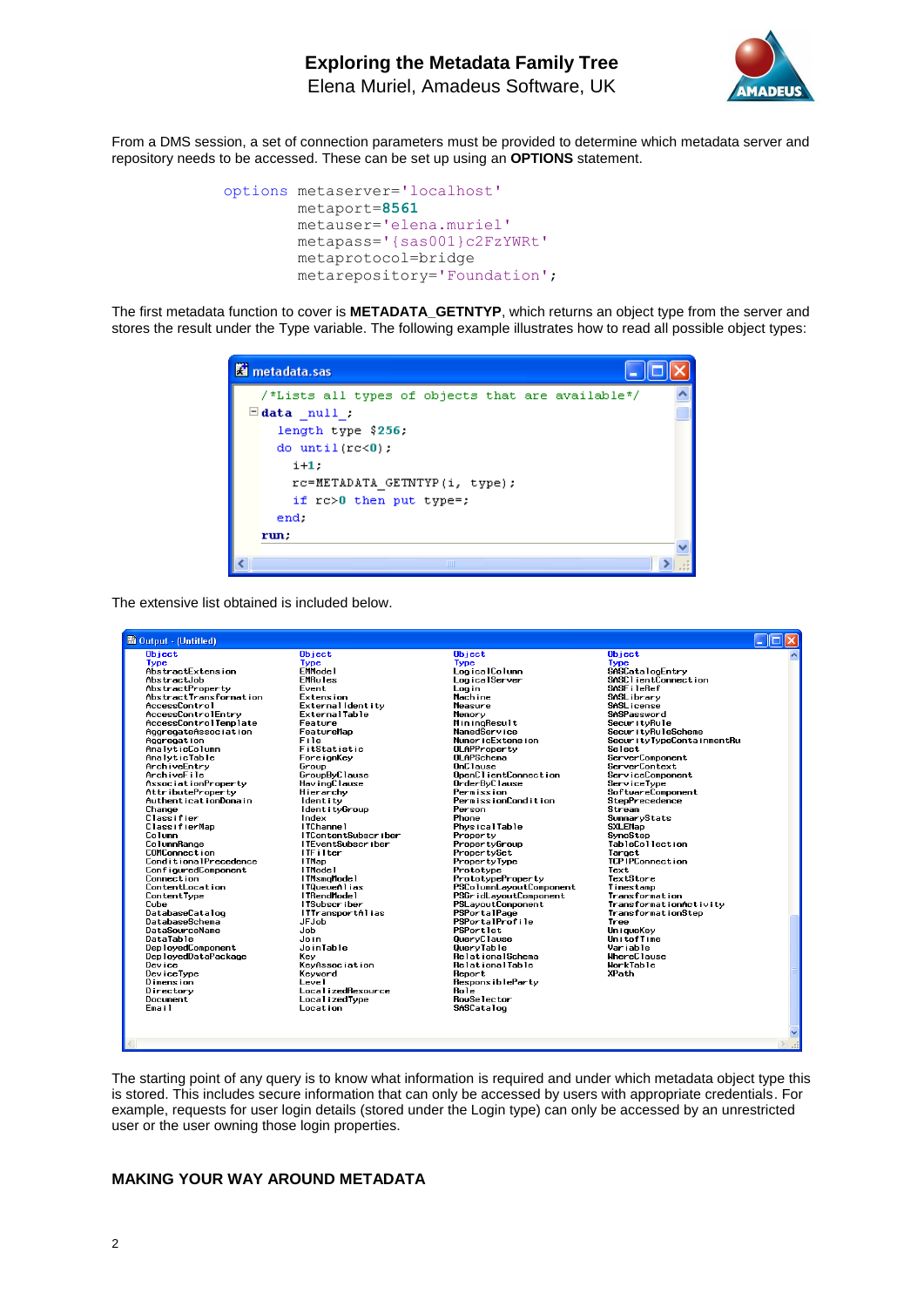

 $\sqrt{|\mathbf{e}||\mathbf{X}|}$ 

In most occasions, the challenge is to know where specific information has been stored in the metadata model. A good method of exploring the existing metadata is using the Metadata Utility tool found within SAS Management Console.

Basic questions such as how many libraries have been defined can easily be answered by the metadata server with this simple tool. Just add the Namespace to be used and the type of object to query for a given repository. Executing the query will return those results on screen.

More information on a specific object (such as properties or associations) is available through the "Get Metadata" tab.

**Standard Hill** 

| <b>&amp; Metadata Utility</b> |            |                                                                                                                                                                                                                                                                                            |            |        |                                                                                                                     |         |
|-------------------------------|------------|--------------------------------------------------------------------------------------------------------------------------------------------------------------------------------------------------------------------------------------------------------------------------------------------|------------|--------|---------------------------------------------------------------------------------------------------------------------|---------|
|                               |            | Get Metadata Objects   Get Metadata   Add Metadata   Update Metadata   Delete Metadata   Do Request                                                                                                                                                                                        |            |        |                                                                                                                     |         |
| Type:                         | SASLibrary | NameSpace:                                                                                                                                                                                                                                                                                 | <b>SAS</b> | Flags: | OMLTRUSTED_CLIENT<br>OMI_GET_ID<br>OMI_XMLSELECT<br><b>E OMI GET METADATA</b><br>OMLTEMPLATE<br>OMI_DEPENDENCY_USES | Execute |
| Options:<br>Foundation -      |            |                                                                                                                                                                                                                                                                                            |            |        |                                                                                                                     |         |
| Input XML:                    |            |                                                                                                                                                                                                                                                                                            |            |        |                                                                                                                     |         |
| Output XML:                   |            |                                                                                                                                                                                                                                                                                            |            |        |                                                                                                                     |         |
| <0bjects>                     |            | <saslibrary id="A5VKSYPE.BL0000RT" name="META"></saslibrary><br><saslibrary id="A5VKSYPE.BL000669" name="0racle data access"></saslibrary><br><saslibrary id="A5VKSYPE.BL0006Y1" name="SPD library"></saslibrary><br><saslibrary id="A5VKSYPE.BL0007PT" name="0rion"></saslibrary> 0bjects |            |        |                                                                                                                     |         |

| NameSpace:                                                   | SAS | Flags: | <b>IV OM ALL</b>                                                                                                                                 | Execute                                                                                                                                                                                                                                                                                                                                                                                                                                                                                                                                                                               |
|--------------------------------------------------------------|-----|--------|--------------------------------------------------------------------------------------------------------------------------------------------------|---------------------------------------------------------------------------------------------------------------------------------------------------------------------------------------------------------------------------------------------------------------------------------------------------------------------------------------------------------------------------------------------------------------------------------------------------------------------------------------------------------------------------------------------------------------------------------------|
|                                                              |     |        | OMLEXPAND                                                                                                                                        |                                                                                                                                                                                                                                                                                                                                                                                                                                                                                                                                                                                       |
|                                                              |     |        | OM_TEMPLATE                                                                                                                                      |                                                                                                                                                                                                                                                                                                                                                                                                                                                                                                                                                                                       |
|                                                              |     |        | V OM_ALL_SIMPLE                                                                                                                                  |                                                                                                                                                                                                                                                                                                                                                                                                                                                                                                                                                                                       |
|                                                              |     |        | $\nabla$ OM_SUCCINCT                                                                                                                             |                                                                                                                                                                                                                                                                                                                                                                                                                                                                                                                                                                                       |
|                                                              |     |        | OM_DEPENDENCY_USES                                                                                                                               |                                                                                                                                                                                                                                                                                                                                                                                                                                                                                                                                                                                       |
|                                                              |     |        |                                                                                                                                                  |                                                                                                                                                                                                                                                                                                                                                                                                                                                                                                                                                                                       |
|                                                              |     |        |                                                                                                                                                  |                                                                                                                                                                                                                                                                                                                                                                                                                                                                                                                                                                                       |
|                                                              |     |        |                                                                                                                                                  |                                                                                                                                                                                                                                                                                                                                                                                                                                                                                                                                                                                       |
|                                                              |     |        |                                                                                                                                                  |                                                                                                                                                                                                                                                                                                                                                                                                                                                                                                                                                                                       |
| Options:                                                     |     |        |                                                                                                                                                  |                                                                                                                                                                                                                                                                                                                                                                                                                                                                                                                                                                                       |
|                                                              |     |        |                                                                                                                                                  |                                                                                                                                                                                                                                                                                                                                                                                                                                                                                                                                                                                       |
| Input XML:                                                   |     |        |                                                                                                                                                  |                                                                                                                                                                                                                                                                                                                                                                                                                                                                                                                                                                                       |
| <saslibrary id="A5VKSYPE.BL0000RT" name="META"></saslibrary> |     |        |                                                                                                                                                  |                                                                                                                                                                                                                                                                                                                                                                                                                                                                                                                                                                                       |
|                                                              |     |        |                                                                                                                                                  |                                                                                                                                                                                                                                                                                                                                                                                                                                                                                                                                                                                       |
|                                                              |     |        |                                                                                                                                                  |                                                                                                                                                                                                                                                                                                                                                                                                                                                                                                                                                                                       |
|                                                              |     |        |                                                                                                                                                  |                                                                                                                                                                                                                                                                                                                                                                                                                                                                                                                                                                                       |
|                                                              |     |        |                                                                                                                                                  |                                                                                                                                                                                                                                                                                                                                                                                                                                                                                                                                                                                       |
|                                                              |     |        |                                                                                                                                                  |                                                                                                                                                                                                                                                                                                                                                                                                                                                                                                                                                                                       |
|                                                              |     |        |                                                                                                                                                  |                                                                                                                                                                                                                                                                                                                                                                                                                                                                                                                                                                                       |
|                                                              |     |        |                                                                                                                                                  |                                                                                                                                                                                                                                                                                                                                                                                                                                                                                                                                                                                       |
|                                                              |     |        |                                                                                                                                                  |                                                                                                                                                                                                                                                                                                                                                                                                                                                                                                                                                                                       |
|                                                              |     |        |                                                                                                                                                  |                                                                                                                                                                                                                                                                                                                                                                                                                                                                                                                                                                                       |
|                                                              |     |        |                                                                                                                                                  |                                                                                                                                                                                                                                                                                                                                                                                                                                                                                                                                                                                       |
|                                                              |     |        |                                                                                                                                                  |                                                                                                                                                                                                                                                                                                                                                                                                                                                                                                                                                                                       |
|                                                              |     |        |                                                                                                                                                  |                                                                                                                                                                                                                                                                                                                                                                                                                                                                                                                                                                                       |
|                                                              |     |        |                                                                                                                                                  |                                                                                                                                                                                                                                                                                                                                                                                                                                                                                                                                                                                       |
|                                                              |     |        |                                                                                                                                                  |                                                                                                                                                                                                                                                                                                                                                                                                                                                                                                                                                                                       |
|                                                              |     |        |                                                                                                                                                  |                                                                                                                                                                                                                                                                                                                                                                                                                                                                                                                                                                                       |
| Output XML:                                                  |     |        |                                                                                                                                                  |                                                                                                                                                                                                                                                                                                                                                                                                                                                                                                                                                                                       |
|                                                              |     |        |                                                                                                                                                  |                                                                                                                                                                                                                                                                                                                                                                                                                                                                                                                                                                                       |
| <accesscontrols></accesscontrols>                            |     |        |                                                                                                                                                  |                                                                                                                                                                                                                                                                                                                                                                                                                                                                                                                                                                                       |
|                                                              |     |        |                                                                                                                                                  |                                                                                                                                                                                                                                                                                                                                                                                                                                                                                                                                                                                       |
| <deployedcomponents></deployedcomponents>                    |     |        |                                                                                                                                                  |                                                                                                                                                                                                                                                                                                                                                                                                                                                                                                                                                                                       |
|                                                              |     |        |                                                                                                                                                  |                                                                                                                                                                                                                                                                                                                                                                                                                                                                                                                                                                                       |
| $<$ Tables $>$                                               |     |        |                                                                                                                                                  | <saslibrary <br="" engine="BASE" id="ASVKSYPE.BLOOOORT" isdbmslibname="0" ispreassigned="0" libref="META" metadatacreated="07May2008:08:55:18" metadataupdated="07May2008:08:55:18" name="NETA"><accesscontrolentry id="A5VKSYPE.A80000RT" metadatacreated="07May2008:09:06:48" metadataupdated="07May2008:09:06:48" name="ace63.8318312058773"></accesscontrolentry><br/><servercontext classidentifier="SAS Application Server" id="A5VKSYPE.AT000001" islicensed="0" major="9" metadat<="" metadatacreated="18Feb2008:14:29:41" name="SASMain" td=""></servercontext></saslibrary> |
|                                                              |     |        |                                                                                                                                                  | <physicaltable <="" id="A5VKSYPE.BM000001" iscompressed="0" isdbmsview="0" isencrypted="0" membertype="DATA" metadatacreated="07May2008:08:57:17" name="DATA DICTIONARY" td=""></physicaltable>                                                                                                                                                                                                                                                                                                                                                                                       |
| <trees></trees>                                              |     |        | <tree id="ASVKSYPE.AK0001JL" metadatacreated="07May2008:08:55:18" metadataupdated="07May2008:08:55:18" name="META" treetype="BIP Folder"></tree> |                                                                                                                                                                                                                                                                                                                                                                                                                                                                                                                                                                                       |
| <usingpackages></usingpackages>                              |     |        |                                                                                                                                                  |                                                                                                                                                                                                                                                                                                                                                                                                                                                                                                                                                                                       |
|                                                              |     |        |                                                                                                                                                  |                                                                                                                                                                                                                                                                                                                                                                                                                                                                                                                                                                                       |
| <usingprototype></usingprototype>                            |     |        |                                                                                                                                                  |                                                                                                                                                                                                                                                                                                                                                                                                                                                                                                                                                                                       |
|                                                              |     |        |                                                                                                                                                  | <directory directoryname="D:\projects\Northern rock\support plugin" id="A5VKSYPE.B00001JL" isrelative="0" metadata<br="" metadatacreated="07May2008:08:55:18" name="Path">&lt;Prototype Id="A5VKSYPE.AA00003R" Name="SAS Base Engine Library" Desc="This library defines a SAS Base Engine Library for the SAS System." MetadataCreated="18Feb20&lt;/td&gt;</directory>                                                                                                                                                                                                               |

A formatted version of the Output XML panel is included below. Information included under the *SASLibraries* tag refers to library properties. Associations for the specific library are listed in separate tags, like *AccessControls* and *Tables*.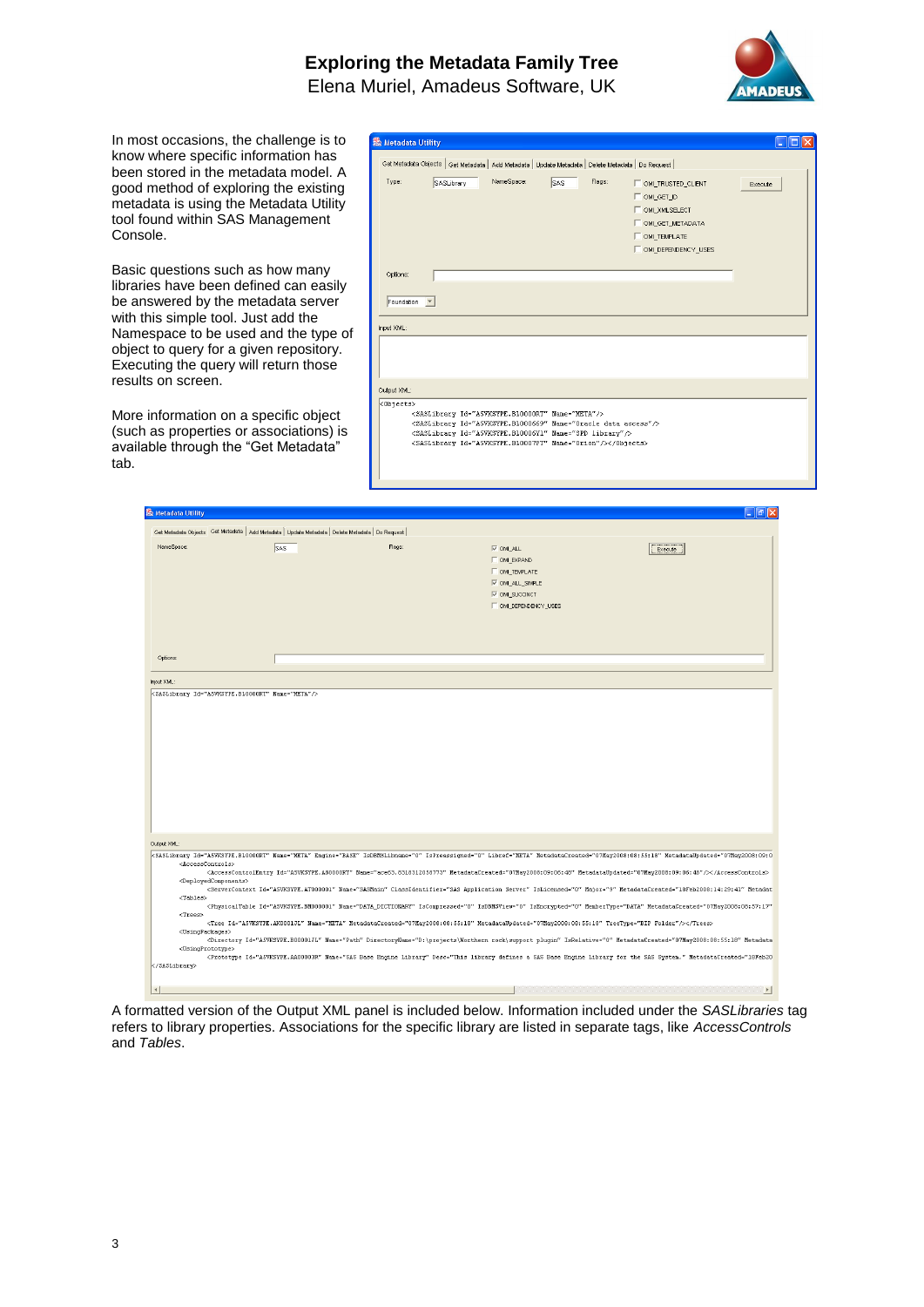

| Untitled - Notepad                                                                                                                                                                                                                                                                                   |  |
|------------------------------------------------------------------------------------------------------------------------------------------------------------------------------------------------------------------------------------------------------------------------------------------------------|--|
| File Edit Format View Help                                                                                                                                                                                                                                                                           |  |
| <saslibrary)id="a5vksype.bl0000rt" <br="" engine="BASE" isdbmslibname="0" ispreassigned="0" libref="META" name="META">MexiculataCreated="07May2008:08:55:18" MetadataUpdated="07May2008:09:08:29"&gt;<br/><accesscontrols></accesscontrols></saslibrary)id="a5vksype.bl0000rt">                      |  |
| <accesseontrolentry <br="" id="A5VKSYPE.A80000RT" name="ace63.8318312058773">MetadataCreated="07May2008:09:06:48" MetadataUpdated="07May2008:09:06:48"/&gt;<br/><deployedcomponents></deployedcomponents></accesseontrolentry>                                                                       |  |
| <tables></tables>                                                                                                                                                                                                                                                                                    |  |
| "mysicalTable Id="A5VKSYPE.BM000001" Name="DATA_DICTIONARY" IsCompressed="0" IsDBMSView="0"<br>[15] [17] IsEncrypted="0" MemberType="DATA" MetadataCreated="07May2008:08:57:17"<br>MetadataUpdated="07May2008:08:57:17" NumRows="-1" SASTableName="DATA_DICTIONARY"<br>TableName="DATA_DICTIONARY"/> |  |
| $<$ Trees $>$<br><tree <br="" id="A5VKSYPE.AK0001JL" metadatacreated="07May2008:08:55:18" name="META">MetadataUpdated="07May2008:08:55:18" TreeType="BIP Folder"/&gt;</tree>                                                                                                                         |  |
| <usingpackages><br/><directory <br="" directoryname="D:\projects\Northern rock\support&lt;br&gt;plugin" id="A5VKSYPE.B00001JL" isrelative="0" metadatacreated="07May2008:08:55:18" name="Path">MetadataUpdated="07May2008:08:55:18"/&gt;</directory></usingpackages>                                 |  |
| <usingprototype><br/><prototype <br="" desc="This library defines a SAS&lt;br&gt;Base Engine Library for the SAS System." id="A5VKSYPE.AA00003R" metadatacreated="18Feb2008:14:29:00" name="SAS Base Engine Library">MetadataType="SASLibrary" MetadataUpdated="18F</prototype></usingprototype>     |  |
|                                                                                                                                                                                                                                                                                                      |  |

More information on how to use the Metadata Utility tool and the meaning of selected Flags can be found in Metadata for SAS®9 Programmers [Ref 1].

Properties and associations are easy to read from the Metadata Utility Output XML, but the next section will illustrate how this information can be captured programmatically using data step functions within a normal DMS session.

## **METADATA DATA STEP FUNCTIONS**

Once the metadata information has been located using the Metadata Utility tool, the generated query in Management Console needs to be translated into the DMS environment. The data step environment contains a set of specific functions to query the metadata server. Some of the most useful ones are included below, but for a full list refer to the SAS documentation available.

Here are the most useful functions that can be found when querying the metadata server:

| <b>Function Syntax</b>                | <b>Description</b>                                                      |
|---------------------------------------|-------------------------------------------------------------------------|
| METADATA_RESOLVE(uri, type, id)       | Resolves a metadata URI into a specific object type                     |
| METADATA GETATTR(uri, attr, value)    | Returns the named attribute for the object specified by the<br>URI      |
| METADATA GETNASL(uri, n, asn)         | Returns the nth named association for the object URI                    |
| METADATA_GETNASN(uri, asn, n, nuri)   | Returns the nth associated object of the association<br>specified       |
| METADATA GETNATR(uri, n, attr, value) | Returns the nth attribute on the object specified by the URI            |
| METADATA_GETNOBJ(uri, n, nuri)        | Returns the nth object matching the specified URI                       |
| METADATA_GETNPRP(uri, n, prop, value) | Returns the nth property on the object specified by the input<br>URI    |
| METADATA GETNTYP(n, type)             | Returns the nth object type on the server                               |
| METADATA_GETPROP(uri, prop, value)    | Returns the named property for the object specified by the<br>input URI |

The URI or Universal Resource Identifier is the unique object number assigned to each metadata object.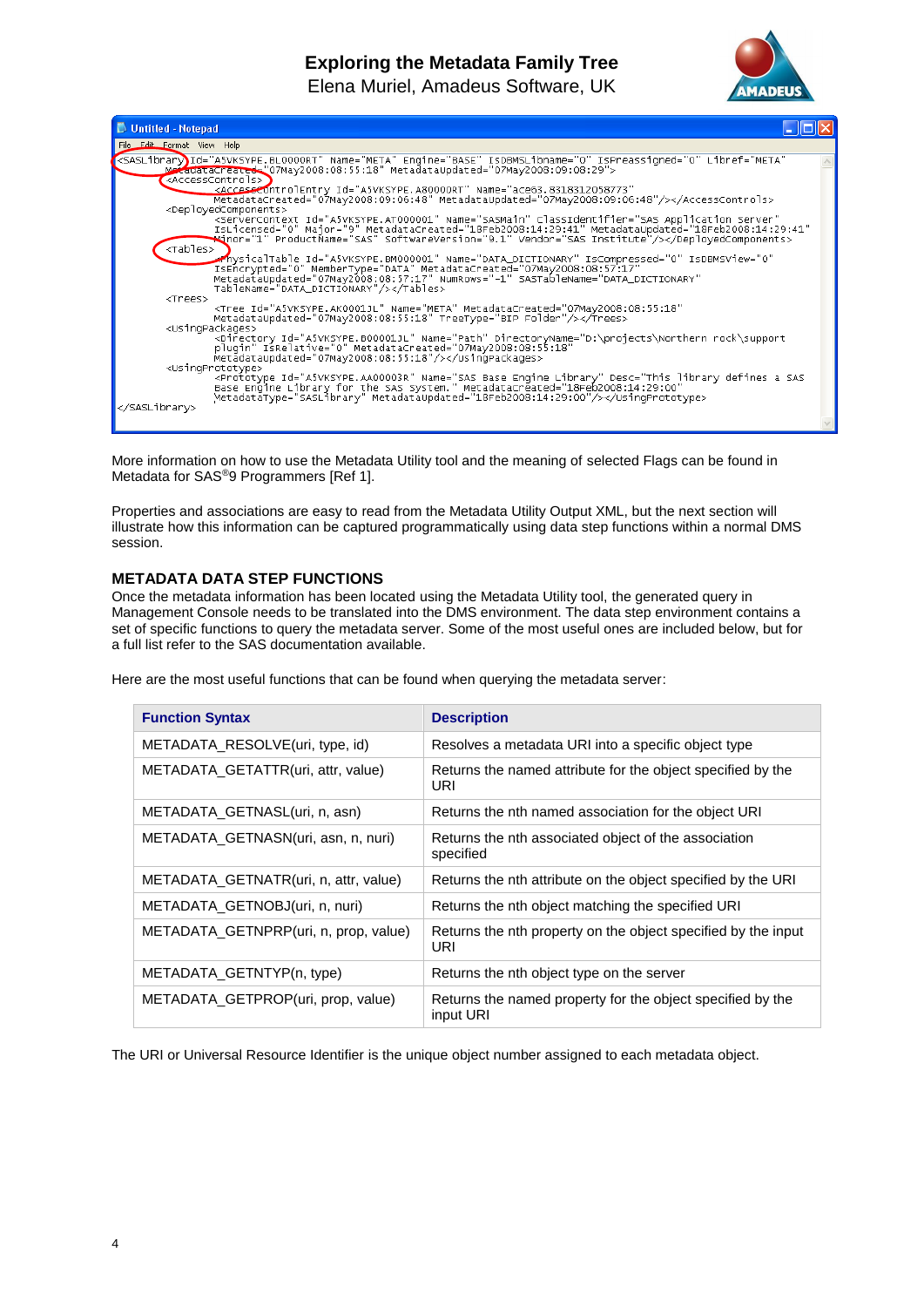

In order to illustrate how these functions work an example has been prepared using the Metadata Utility tool. Accessing the *Person* object type for a user defined metadata, the following properties and associations are currently defined in the repository:

| Output XML:                                                                                                                                                     |
|-----------------------------------------------------------------------------------------------------------------------------------------------------------------|
| kPerson Id="A5VKSYPE.AR0000RT" Name="Elena Muriel" Desc="Elena Muriels user account" MetadataCreated="25Ju12008:10:59:18" MetadataUpdated="18Sep2008:10:14:45"> |
| <emailaddresses></emailaddresses>                                                                                                                               |
| <email <="" address="elena.muriel@amadeus.co.uk" emailtype="Work" id="A5VKSYPE.BQ000001" metadatacreated="22Aug2008:16:02:24" name="Work" td=""></email>        |
| MetadataUpdated="05Dec2008:12:19:40"/>                                                                                                                          |
|                                                                                                                                                                 |
| <identitygroups></identitygroups>                                                                                                                               |
| <ldentitygroup id="A5VKSYPE.A30001JL" metadatacreated="25Ju12008:11:00:49" metadataupdated="25Ju12008:11:00:49" name="Dept A"></ldentitygroup>                  |
| <ldentitygroup id="A5VKSYPE.A30004MP" metadatacreated="080ct2008;10:30:42" metadataupdated="080ct2008;10:35:40" name="Admins"></ldentitygroup>                  |
| <ldentitvgroup id="A5VKSYPE.A30000RT" metadatacreated="23Ju12008:12:30:33" metadataupdated="04Dec2008:15:48:14" name="Dept B"></ldentitvgroup>                  |
|                                                                                                                                                                 |
| <logins></logins>                                                                                                                                               |
| <login <="" changestate="ELENALAPTOP\ADMINISTRATOR" id="A5VKSYPE.AS0000RT" metadatacreated="25Jul2008:10:59:18" name="Login.Elena Muriel.92" td=""></login>     |
| MetadataUpdated="27Nov2008:14:33:21" Password="********" UserID="elenalaptop\administrator"/>                                                                   |
|                                                                                                                                                                 |
| k/Person>                                                                                                                                                       |

Notice the *EmailAddresses* and *IdentityGroup* associations, which give access to the personal email addresses and the metadata groups assigned to that user.

```
<EmailAddresses>
       <Email Id="A5VKSYPE.BQ000001" Name="Work" Address="elena.muriel@amadeus.co.uk"
       mailType="Work" MetadataCreated="22Aug2008:16:02:24" 
       MetadataUpdated="05Dec2008:12:19:40"/>
</EmailAddresses>
```
The information obtained above can also be accessed by using different metadata data step functions.

a) **Reading the description (***Desc***) property from an object.** This can also be used to retrieve any other information stored under the *Person* tag

| <b>Metadata Function</b>                                                                                                                       | <b>Result</b>                      |
|------------------------------------------------------------------------------------------------------------------------------------------------|------------------------------------|
| data null;<br>length perDesc \$256;<br>rc=METADATA GETATTR("omsobj:Person?@Name='Elena Muriel'",<br>'Desc', perDesc);<br>put perDesc=;<br>run; | perDesc=Elena Muriels user account |

b**) Finding metadata objects under an association related to the** *Person* **type.** Once an ID is obtained, information such as email addresses can also be read

| <b>Metadata Function</b>                                                                                                                   | <b>Result</b>                       |
|--------------------------------------------------------------------------------------------------------------------------------------------|-------------------------------------|
| data null;<br>length nuri \$256;<br>rc=METADATA GETNASN("omsobj:Person?@Name='Elena Muriel'",<br>'EmailAddresses', 1, nuri);<br>put nuri=; | nuri=0MS0BJ:Email\A5VKSYPE.B0000001 |
| run;                                                                                                                                       |                                     |

#### c) **Obtaining the ID for a given metadata object**

| <b>Metadata Function</b>                                                                                                                   | <b>Result</b>                           |
|--------------------------------------------------------------------------------------------------------------------------------------------|-----------------------------------------|
| data null;<br>length nobjuri \$256;<br>rc=METADATA GETNOBJ("omsobj: Person?@Name='Elena Muriel'",<br>1, nobjuri);<br>put nobjuri=;<br>run; | nobjuri=0MS0BJ:Person\A5VKSYPE.AR0000RT |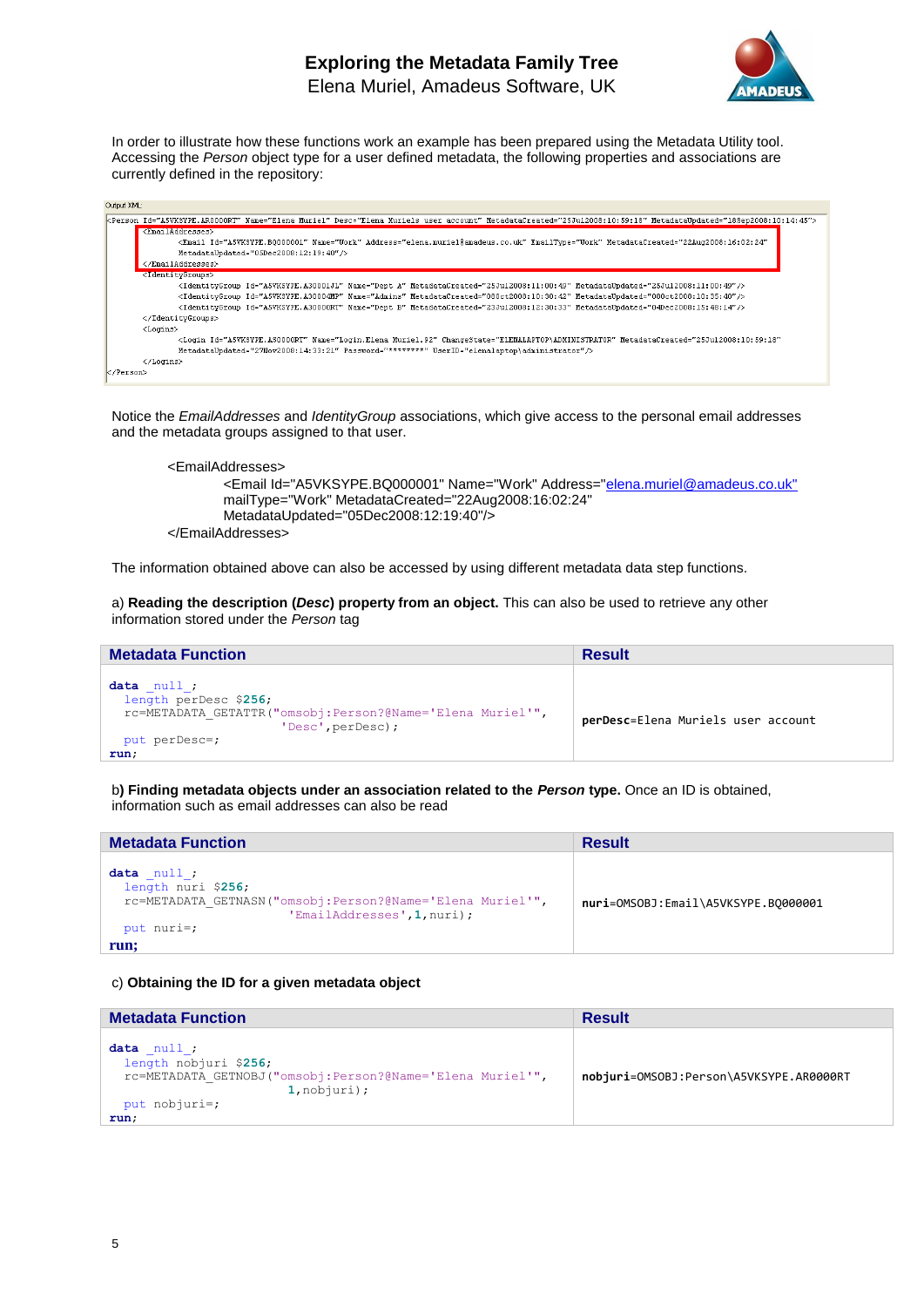

# d) **Obtaining a list of all the possible properties for the given** *Person* **object and values stored**

| <b>Metadata Function</b>                                                           | <b>Result</b>   |                    |
|------------------------------------------------------------------------------------|-----------------|--------------------|
|                                                                                    | attr            | metanvalue         |
| data null;                                                                         | Title           |                    |
| length attr metanvalue \$256;                                                      | Name            | Elena Muriel       |
| $i=0$ :<br>do until $(rc<0)$ ;                                                     | MetadataUpdated | 18Sep2008:10:14:45 |
| $i+1$ :                                                                            | MetadataCreated | 25Jul2008:10:59:18 |
| rc=METADATA GETNATR("omsobj:Person?@Name='Elena Muriel'",<br>I, attr, metanvalue); | LockedBy        |                    |
| if $rc>0$ then put attr= metanvalue=;<br>end;                                      | Desc            | Elena Muriels user |
| run;                                                                               |                 | account            |
|                                                                                    | ChangeState     |                    |
|                                                                                    | Id              | A5VKSYPE.AR0000RT  |

e**) Obtaining a list of all the possible associations that the** *Person* **object can have.**

| <b>Metadata Function</b>                                   | <b>Result</b>             |
|------------------------------------------------------------|---------------------------|
|                                                            | Metaasn                   |
|                                                            | AccessControlEntries      |
|                                                            | AccessControls            |
|                                                            | Changes                   |
|                                                            | Documents                 |
|                                                            | EmailAddresses            |
|                                                            | Extensions                |
|                                                            | ExternalIdentities        |
|                                                            | Groups                    |
|                                                            | IdentityChanges           |
|                                                            | IdentityGroups            |
|                                                            | Implementors              |
| data null;                                                 | Keywords                  |
| length metaasn \$256;                                      | LocalizedAttributes       |
| $i=0$ :                                                    | Locations                 |
| do $until(rc<0);$                                          | Logins                    |
| $i+1$ ;                                                    | Notes                     |
| rc=METADATA GETNASL("omsobj: Person?@Name='Elena Muriel'", | PhoneNumbers              |
| i, metaasn);                                               | PrimaryPropertyGroup      |
| if $rc > 0$ then put metaasn=;                             | Properties                |
| end;                                                       | PropertySets              |
| run;                                                       | Responsibilities          |
|                                                            | ResponsibleParties        |
|                                                            | SourceTransformations     |
|                                                            | SpecSourceTransformations |
|                                                            | SpecTargetTransformations |
|                                                            | SubscriberIdentities      |
|                                                            | TargetTransformations     |
|                                                            | Timestamps                |
|                                                            | Trees                     |
|                                                            | UsedByPrototypes          |
|                                                            | UsingPrototype            |
|                                                            | Variables                 |
|                                                            | Properties                |

Once it is understood how to retrieve this basic information, let's have a look at some utility programs.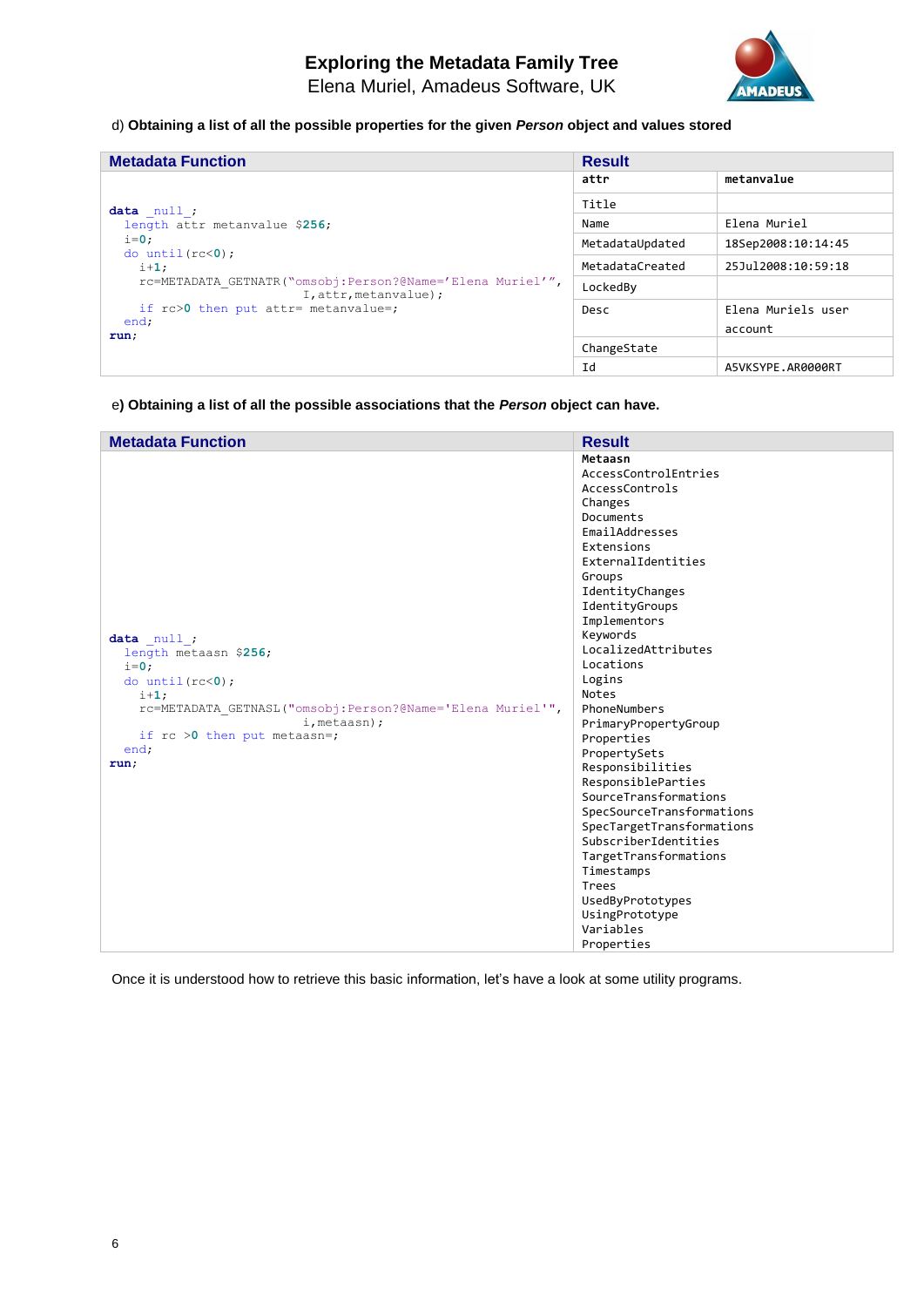

# **OBTAINING EMAIL ADDRESSES**

A very useful query is to notify the SAS Administrators when there are any errors or problems with the system. A metadata query can be created to dynamically obtain the email addresses of those users which are included in the SAS Administrator metadata group. This way if new administrators are added or removed the notification email programs does not need to be updated.

In order to retrieve email addresses these must have been previously specified in Management Console using the User Manager plug in.

|              | <b>T</b> Elena Muriel Properties        |                             |  |
|--------------|-----------------------------------------|-----------------------------|--|
|              | General Groups   Logins   Authorization |                             |  |
|              | User                                    |                             |  |
| Name:        | Elena Muriel                            |                             |  |
| Job Title:   |                                         |                             |  |
| Description: | Elena Muriels user account              |                             |  |
| Email        | Type                                    | <b>Address</b>              |  |
| Phone        | <b>Work</b>                             | elena.muriel@amadeus.co.uk  |  |
| Address      | New<br>Edit                             | Delete                      |  |
|              |                                         |                             |  |
|              |                                         | <b>OK</b><br>Help<br>Cancel |  |

The following program creates a data set containing all the email addresses of the users contained in the Admins metadata user group. This is achievable by using a combination of the METADATA\_GETNASN and METADATA\_ATTR functions.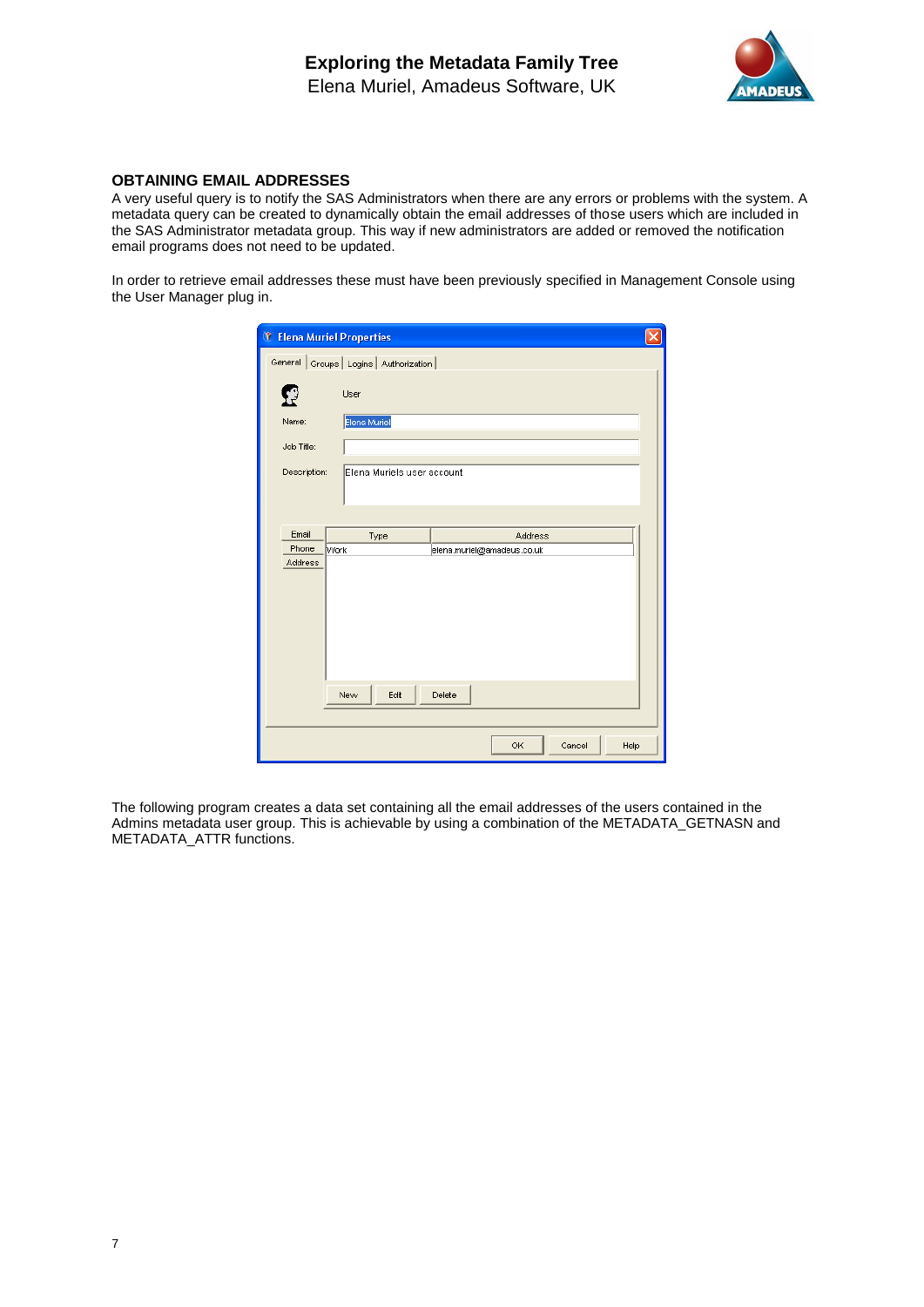

```
El metadata.sas
                                                                           \Box\boxtimes*Obtain email address;
   Slet group=Admins;
 Edata work. emails (keep=email);
     length uri nameid emailuri email $256;
     i=1;
     group=symget('group');
     do until(rc<0);
       /*Initialise variables*/
       uri='';nameid='';emailuri='';email='';
       /*Obtain object information for given group*/
    \overline{0} rc=metadata_getnasn("omsobj:IdentityGroup?@Name='"!!group!!"'",
                             "MemberIdentities", i, uri);
    \Omega rc2=metadata getattr(uri, "Id", nameid);
       /*Obtain email address for users*/
    \textcircled{3} rc3=metadata_getnasn("omsobj:Person?@Id='"!! nameid !!"'",
                              "EmailAddresses", 1, emailuri);
    \mathbf Q rc4=metadata_getattr(emailuri,"Address",email);
       i+1:
       if rc>=0 and email ne '' then output;
       put a11.
     end;
  run.
```
The first part of the program obtains identifiers for each person included on the Admins metadata group, whilst the second part retrieves the email addresses.

Queries the given group for all the users that are included. The result is the URI for the persons included on the Admin group, which is obtained by querying the *IdentityGroup* object type and accessing the *MemberIdentities* association. **1**

OMSOBJ:Person\A5VKSYPE.AR0000RT

Obtains the identifier part for the given URI. **2**

A5VKSYPE.AR0000RT

Using the *Person* property for the given ID, the program can access the first *EmailAddress* association **3**

OMSOBJ:Email\A5VKSYPE.BQ000001

If multiple email addresses have been specified in metadata then a decision needs to be made on which one to keep

Reads the email address property for the given address identifier. **4**

elena.muriel@amadeus.co.uk

The following shows the equivalent results obtained from the Metadata Utility tool when querying the *IdentityGroup* object type for the Admins group.

| Output XML:                                                                                                                                                                                             |
|---------------------------------------------------------------------------------------------------------------------------------------------------------------------------------------------------------|
| kIdentityGroup Id="A5VKSYPE.A30004MP" Name="Admins" MetadataCreated="080ct2008:10:30:42" MetadataUpdated="080ct2008:10:35:40">                                                                          |
| <accesscontrolentries></accesscontrolentries>                                                                                                                                                           |
| <accesscontrolentry id="A5VKSYPE.A8000ASX" metadatacreated="14Nov2008:11:56:17" metadataupdated="14Nov2008:11:56:17" name="GRANT Admins access"></accesscontrolentry>                                   |
| <memberidentities></memberidentities>                                                                                                                                                                   |
| <person a3vh#vpf="" araaaaaaa"="" dedc="Elena Muriels user account" id="A5VKSYPE.AR0000RT" metadatacreated="18Feb2008:14:29:19" metadataupdated="18Feb2008:14:29:19" name="SAS A4winistrator"></person> |
| <usedbvprototypes></usedbvprototypes>                                                                                                                                                                   |
| <Tree Id="A5VKSYPE.AK00099D" Name="Admins Permissions Tree" MetadataCreated="14Nov2008:11:56:17" MetadataUpdated="14Nov2008:11:56:17" TreeType=" Permissi</td>                                          |
|                                                                                                                                                                                                         |
|                                                                                                                                                                                                         |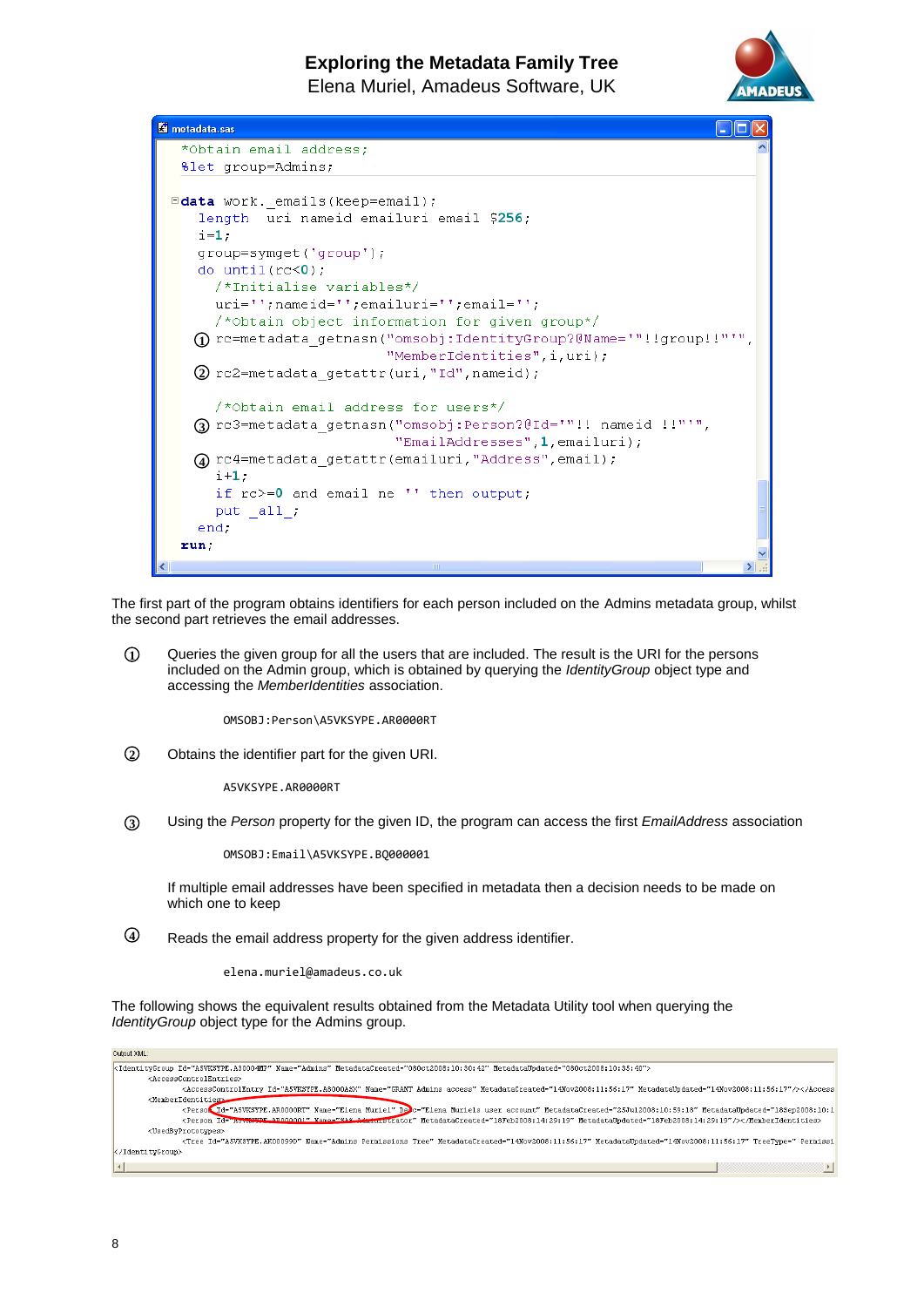

And the *Person* object type to obtain the email address

| Output XML:                                                                                                                                                                                                           |
|-----------------------------------------------------------------------------------------------------------------------------------------------------------------------------------------------------------------------|
|                                                                                                                                                                                                                       |
| <accesscontrolentries></accesscontrolentries>                                                                                                                                                                         |
| <accesscontrolentry id="A5VKSYPE.A8000CC0" metadatacreated="18Nov2008:11:39:53" metadataupd<="" name="GRANT Elena Muriel access" td=""></accesscontrolentry>                                                          |
| <emailaddresses></emailaddresses>                                                                                                                                                                                     |
| <email <="" a5vksype.a30001jl"="" address="elena.muriel@amadeus.co.uk" emailtype="Work" id="A5VKSYPE.B0000001" metadatacreated="25Ju12008:11:00:49" metadataupdated="25Ju12008:11:00:49" name="Dept A" td=""></email> |
| <identitygroup id="A5VKSYPE.A3000336" metadatacreated="05Aug2008:13:07:40" metadataupdat<="" name="Media Manager Administrators" td=""></identitygroup>                                                               |
| <tdentitygroun_id="aswksvpf_a30003ux" _metadatacreated="27Aug2008:14:56:00" _metadataunda<="" mame="Media_Manager_Financial_Hsers" td=""></tdentitygroun_id="aswksvpf_a30003ux">                                      |
|                                                                                                                                                                                                                       |

#### **VERIFYING GROUP MEMBERSHIP**

The second utility program included shows how to use metadata functions to automatically assign autoexec files when users from different departments start SAS sessions. This is extremely useful when using Enterprise Guide in an environment where each department needs to access different formats catalogs. It can also be used to perform specific departmental processing when using the same logical workspace server.

Next example checks if the current user belongs to Dept B defined in metadata.

```
Ei metadata.sas
   *Check group in just one step;
   % let group1=Dept B;
 \Boxdata _Verify(keep=rc);
     length loginuri dataname type $256 name $30 id $20;
     loginuri="";dataname="";type="";id="";
     getpersonid=symget('sysuserid');
  \Omega rc=metadata getnobj("omsobj:Login?@UserId contains '"||getpersonid||"'",
                          1, loginuri);
  2 rc2=metadata_getattr(loginuri, "Name", dataname) ;
  \overline{3} name=scan(dataname, 2, '.');
     /* Build URI for the group with a name of £group1 and person name*/
  \overline{4} obj="omsobj:IdentityGroup?IdentityGroup[@Name='"||"&group1"||
           "'][MemberIdentities/Person[@Name='"||name||"']]";
  S rc=metadata_resolve(obj, type, id) ;
     put rc= type= id=;
     label rc="&group1";
   run;
```
The Login object type is used to obtain the URI of the person launching the session **1**

From the URI the metadata login name is obtained **2**